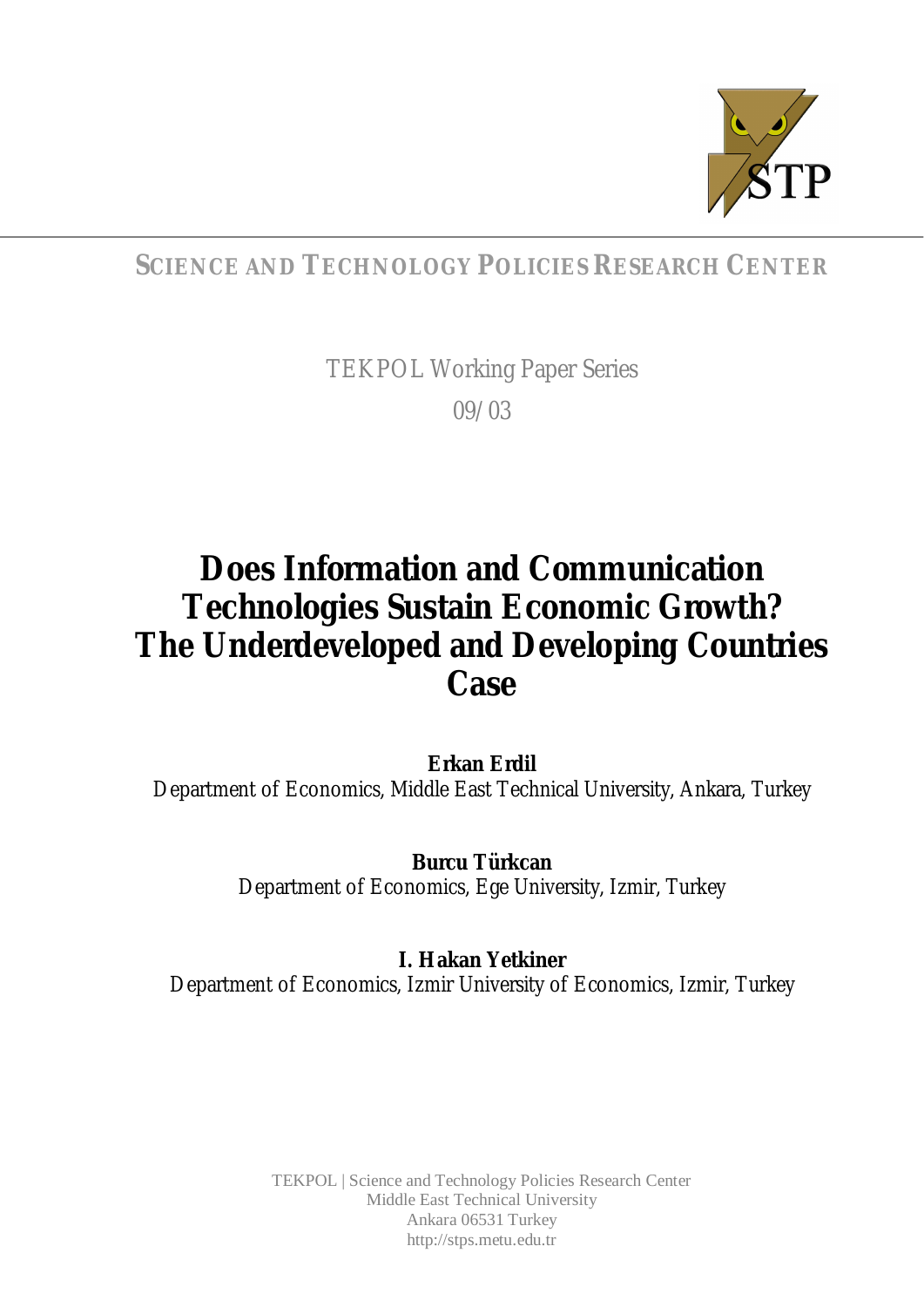# **Does Information and Communication Technologies Sustain Economic Growth? The Underdeveloped and Developing Countries Case**

Erkan Erdil Department of Economics, Middle East Technical University, Ankara, Turkey

> Burcu Türkcan Department of Economics, Ege University, Izmir, Turkey

I. Hakan Yetkiner Department of Economics, Izmir University of Economics, Izmir, Turkey

#### **Abstract**

This paper tests the impact of ICT on economic growth for underdeveloped and developing countries by using a panel dataset for the period of 1995-2006. We first develop the theory of the relationship between ICT and economic growth. We show that ICT-capital has a positive effect both on long-run and transitional income per capita, if it is considered as a factor of production. Next, we estimate a panel data set with 131 underdeveloped and developing countries under the assumption that ICT is one of the determining factors of economic growth. We find that ICT has positive and significant effect on economic growth even after the use of some control variables.

*Keywords***:** ICT, economic growth, Panel Data, GMM **JEL Classification:** C33, O5, O33.

<sup>\*</sup> Corresponding Author. E-mail: Hakan. Yetkiner@ieu.edu.tr.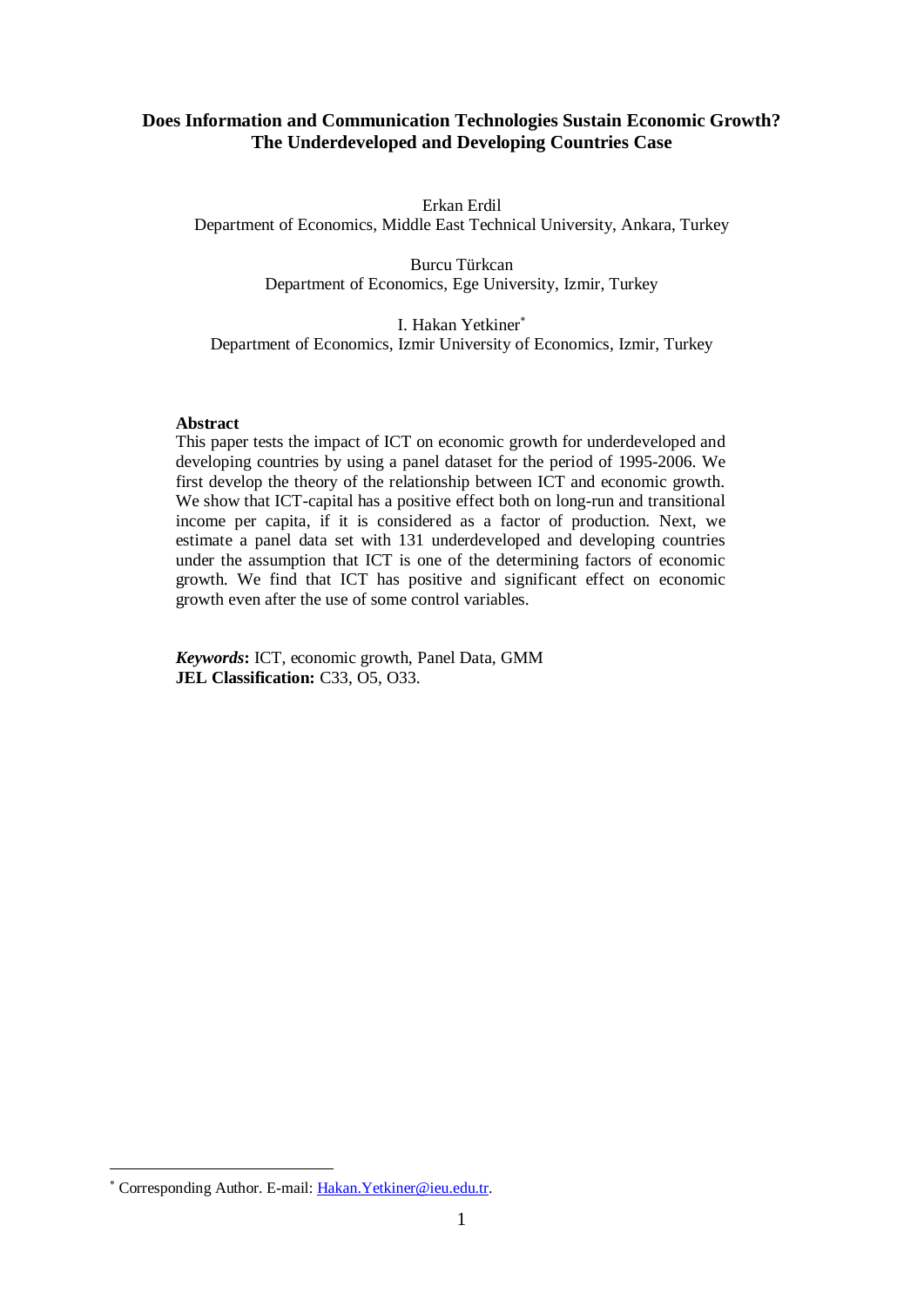#### **1. Introduction**

In the mid 1990s and early 2000s, a popular, but unsubstantiated belief was that information and communication technologies (ICT) would change the world so quickly that the world would witness rapid (and perhaps sustainable) growth and productivity gains in the years to come.<sup>1</sup> This belief caused a big bubble in the world economy and especially in the US economy. In 2001, the bubble burst and the world has since returned to a "brick-and-mortar" economy.<sup>2</sup> It was soon realized by many that the ICT revolution was just a bubble from the stock market dimension. The negative experience of the stock market, however, stressed only the speculative aspects of the ICT revolution. In fact, the ICT revolution led to positive concrete changes in the real economy. In particular, it created a huge goods and services economy with strong forward and backward linkages. Given its overwhelming impact, the ICT revolution has begun to be classified by many economists as a general-purpose technology, as in the case of steam engine and electricity. $3$ 

Many economists consider ICT a general-purpose technology due to its pervasive character: it has already become an indispensible part of production of goods and services, irrespective of industry. The literature has identified two important channels by which ICT can have real effects on real economy: production of ICT and the use of ICT (by other industries). Firstly, the ICT sector itself has rapidly become an important industry at global level coinciding with the growth of the service industries. Processors, RAMs, hard disks, motherboards, desktops, notebooks, and super-computers are just few items that ICT industry produces. It is estimated that the global marketplace for ICT will exceed \$3.7 trillion in 2008 and \$4 trillion by 2011 (WITSA, 2008). In short, the ICT production sector is very important for real economy as this industry (i) nourishes GDP, (ii) increases its share in GDP due to the characteristics of this industry: rapid technological progress, strong and persistent demand, falling (relative) prices, rising quality, and increasing product variety.

Secondly, ICT revolution has contributed significantly to the whole economy by raising productivity. First, ICT increases labor productivity in ICT-using industries by simply making labor more productive (c.f., van Ark *et al*. (2003) and Matteucci (2005)). For example, a secretary can handle the same office tasks in a shorter period due to the ICT revolution. Second, ICT makes physical capital more productive (c.f., Röller and Waverman (2001)). A good example is the computer numerical control (CNC) machine, which has increased productivity of physical capital in all manufacturing industries since its use.<sup>4</sup> All in all, the ICT revolution had led to significant productivity increases in the ICT-using industries.

<sup>&</sup>lt;sup>1</sup> We use Information and Communications Technologies (ICT) as an umbrella term to include all technologies used for the manipulation and communication of information. We believe that ICT encompasses the term Information Technology (IT), though sometimes the two are used interchangeably.

 $2$  The bubble covered approximately 1995–2001 and generally coined 'dot-com bubble', as the newly founded Internet-based companies was the main characteristic of the period. During the bubble, venture capital was widely available and, in consequence, stock prices increased rapidly.

<sup>&</sup>lt;sup>3</sup> General purpose technologies, also called drastic technologies, describe great leaps of innovation that can affect the global economy. Examples are the steam engine, railroad, and electricity. Since Kondratieff (1926), many researchers, including Schumpeter (1939), Mensch (1979), van Duijn (1983), Kleinknecht (1987), and Mokyr (1990) contributed to the issue by identifying their main characteristic that drastic technological changes generally appear in clusters and leaps. Relatively recently, David (1990) and especially Bresnahan and Trajtenberg (1995) made the term general-purpose technology (GPT) popular again. Many, e.g., Helpman (1998), consider that ICT is the general-purpose technology of modern times.

<sup>&</sup>lt;sup>4</sup> Computer numerical control (CNC) is a computer 'controller' that drives a powered mechanical device typically used to fabricate components.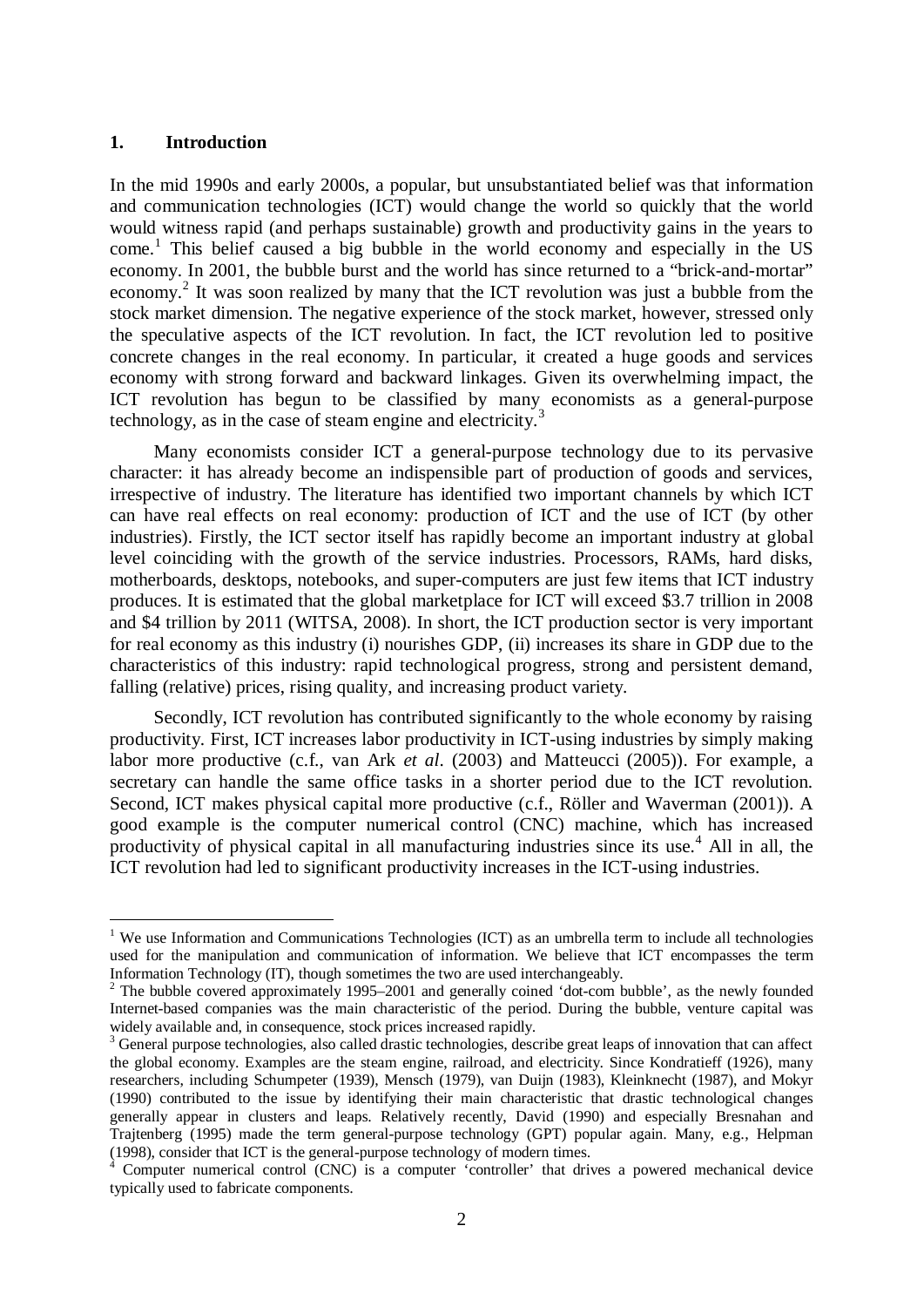The discussion presented above however fails to address the issue of how individual economies are affected by the 'ICT revolution'. In particular, we need to know whether developed and developing countries benefit homogenously from the ICT revolution. The curiosity arises from the general observation that underdeveloped and developing countries do not have a sizeable ICT producing industry and may not have the capacity to absorb full benefits of using ICT. Firstly, ICT production is concentrated in few countries (e.g., U.S., Ireland, China, and Taiwan). Much of the rest of the world, including all African, Latin America and many Asian countries, have no physical capacity to produce ICT. In this respect, ICT products are nothing but imported goods for the majority of underdeveloped and developing countries. Secondly, human capital and physical capital is a scarce factor of production for a majority of underdeveloped and developing countries. In this respect, these countries may not able to exploit the full benefits of using ICT as they lack proper and sufficient amount of human and physical capital that complements the ICT revolution. This observation raises curiosity as to the different extents to which underdeveloped and developing benefits from the ICT revolution.

We believe that a good macro variable that may verify whether underdeveloped and developing countries benefit from the ICT revolution is to examine the contribution of ICT to economic growth, which is the precise aim of this study. In particular, this paper aims to investigate whether the ICT stock has had any positive effect on the long-run growth rate of underdeveloped and developing countries between 1995-2006. Figure 1 below is a descriptive representation of the question: it scatter plots the relationship between average growth rate and the ICT index in our sample data.



Figure 1. Average growth rate of GDP per capita versus ICT-index, 1995–2006

Figure 1 suggests that ICT investment may also be a positive determinant of long-run growth in underdeveloped and developing countries.

We believe that the answer to the question of whether ICT enhances economic growth is especially important for policy makers of developing countries. We discussed above that ICT has two channels that enhance productivity (and hence economic growth) and that many underdeveloped and developing countries are solely importers of ICT products. Policy makers of these countries may make the assumption that ICT-use is sufficient to increase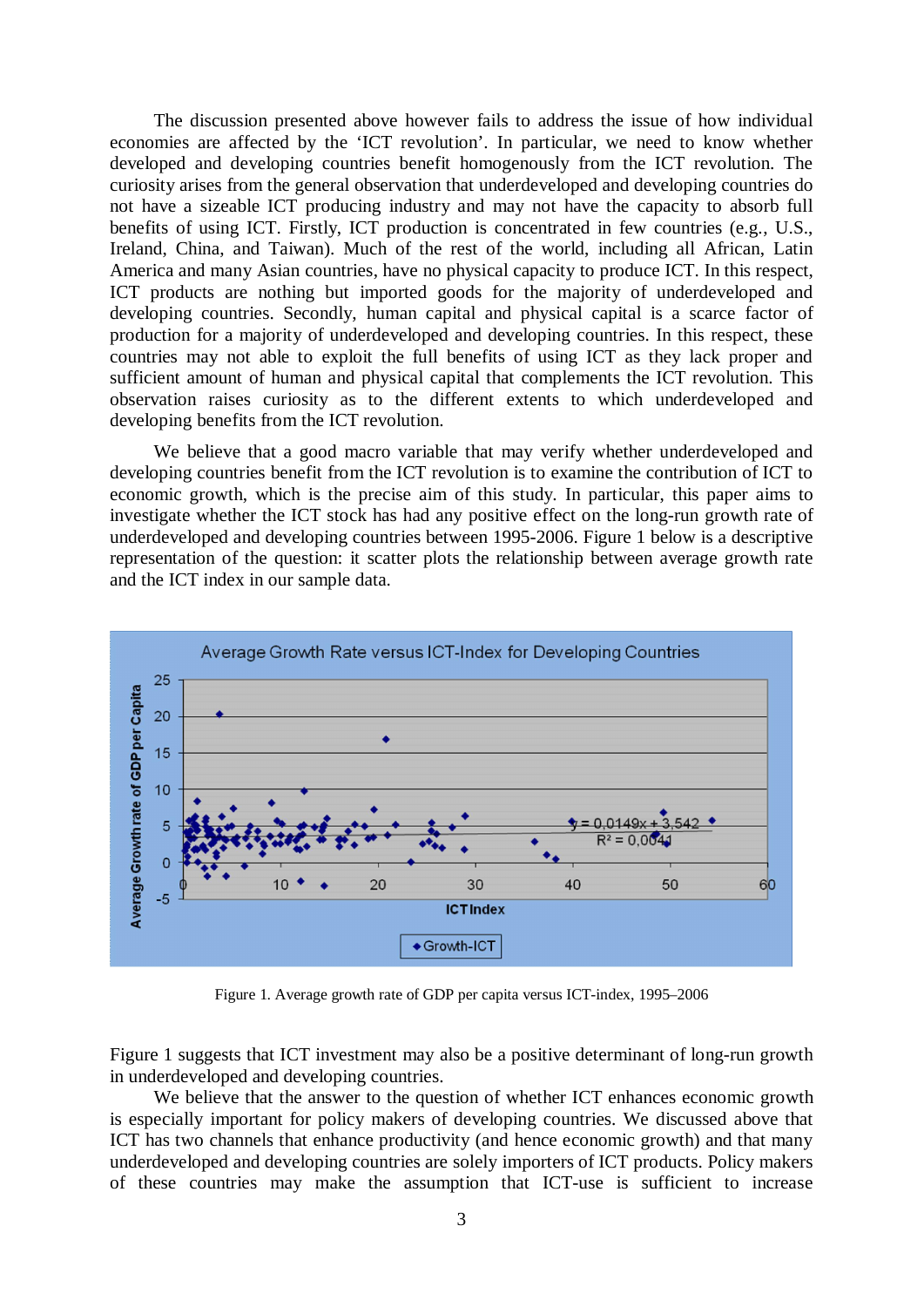productivity. The weak positive correlation illustrated in figure 1 suggests that this idea may be naïve in the sense that investment in ICT may not automatically generate higher productivity and growth. Given that these countries have limited resources, the extent that ICT-use contributes to economic growth becomes more crucial.

This study works out theoretically and econometrically whether ICT investment has a positive impact on the long-run growth performance of underdeveloped and developing countries. In the theoretical part, we augment Solow model à la Mankiw-Romer-Weil (1992), henceforth MRW (1992), and Yoo (2003) by defining ICT capital as factor of production next to from physical and human capital in the production function. We show that the expected sign of ICT investment is theoretically positive. In the empirical part of this study, we undertake a panel data analysis to assess the validity of this argument. Our panel data analysis show that the use of ICT services (generated from the ICT-index) has contributed positively to the long-run growth performance of underdeveloped and developing countries. This finding is also supported by studies such as Hardy (1980), Norton (1992), Avgerou (1998), Röller and Waverman (2001), Bassani and Scarpetta (2002) and Yoo (2003), all of which have shown the positive impact of ICT investment on economic growth.<sup>5</sup>

The organization of the paper is as follows. Section 2 portrays an illustrative theoretical framework. We borrow the framework from Yoo (2003). Our contribution in this part is to extend his work and to suggest some modifications. We show that ICT investment has a positive effect on economic growth for a model economy. Section 3 first describes the data, its limitations, and the panel data model. Next, the findings of the model and its implications are presented. The last section provides some concluding remarks and discusses policy implications of findings.

#### **2. An Illustrative Framework**

This study considers an augmented Solow model, à la MRW (1992). We suppose, as Yoo (2003), that there are three types of capital, namely physical capital,  $K(t)$ , human capital,  $H(t)$ , and ICT capital,  $Z(t)$ . The production technology is a constant-returns-to-scale Cobb-Douglas in the form of

$$
Y = K^{\alpha} H^{\beta} Z^{\gamma} (AL)^{1-\alpha-\beta-\gamma} \qquad 0 < \alpha, \beta, \gamma \text{ and } \alpha + \beta + \gamma < 1 \qquad (1)
$$

where  $\alpha$ ,  $\beta$ , and  $\gamma$  are production elasticities of physical capital, human capital, and ICT capital, respectively. Following the literature, we assume that labor  $L(t)$  and technology  $A(t)$ do grow exponentially at the exogenously given rates of *n* and  $g: L(t) = L(0)e^{nt}$  and  $A(t) = A(0)e^{gt}$ .

Let us assume that output per effective capita is defined as  $(t)L(t)$  $\widetilde{\mathbf{v}} = \frac{Y(t)}{1 - \widetilde{\mathbf{v}}(t)}$  $A(t)L(t)$  $\widetilde{y} = \frac{Y(t)}{Y(t)}$ . Similarly, we

define physical capital per effective labor  $(t)L(t)$  $\tilde{r}$   $K(t)$  $A(t)L(t)$  $\widetilde{k} = \frac{K(t)}{K(t)}$ , human capital per effective labor

 $(t) L(t)$  $\tilde{t}$   $H(t)$  $A(t)L(t)$  $\widetilde{h} = \frac{H(t)}{h(t)}$  and ICT capital per effective labor  $(t)L(t)$  $\widetilde{\tau} = \frac{Z(t)}{t}$  $A(t)L(t)$  $\tilde{z} = \frac{Z(t)}{Z(t)}$ . Then, the production function in (1) becomes  $\tilde{y} = \tilde{k}^{\alpha} \tilde{h}^{\beta} \tilde{z}^{\gamma}$  in terms of effective capita. Under the assumption that a constant

<sup>&</sup>lt;sup>5</sup> Other studies, such as Pohjola (2002), failed to show any significant relationship between ICT and economic growth.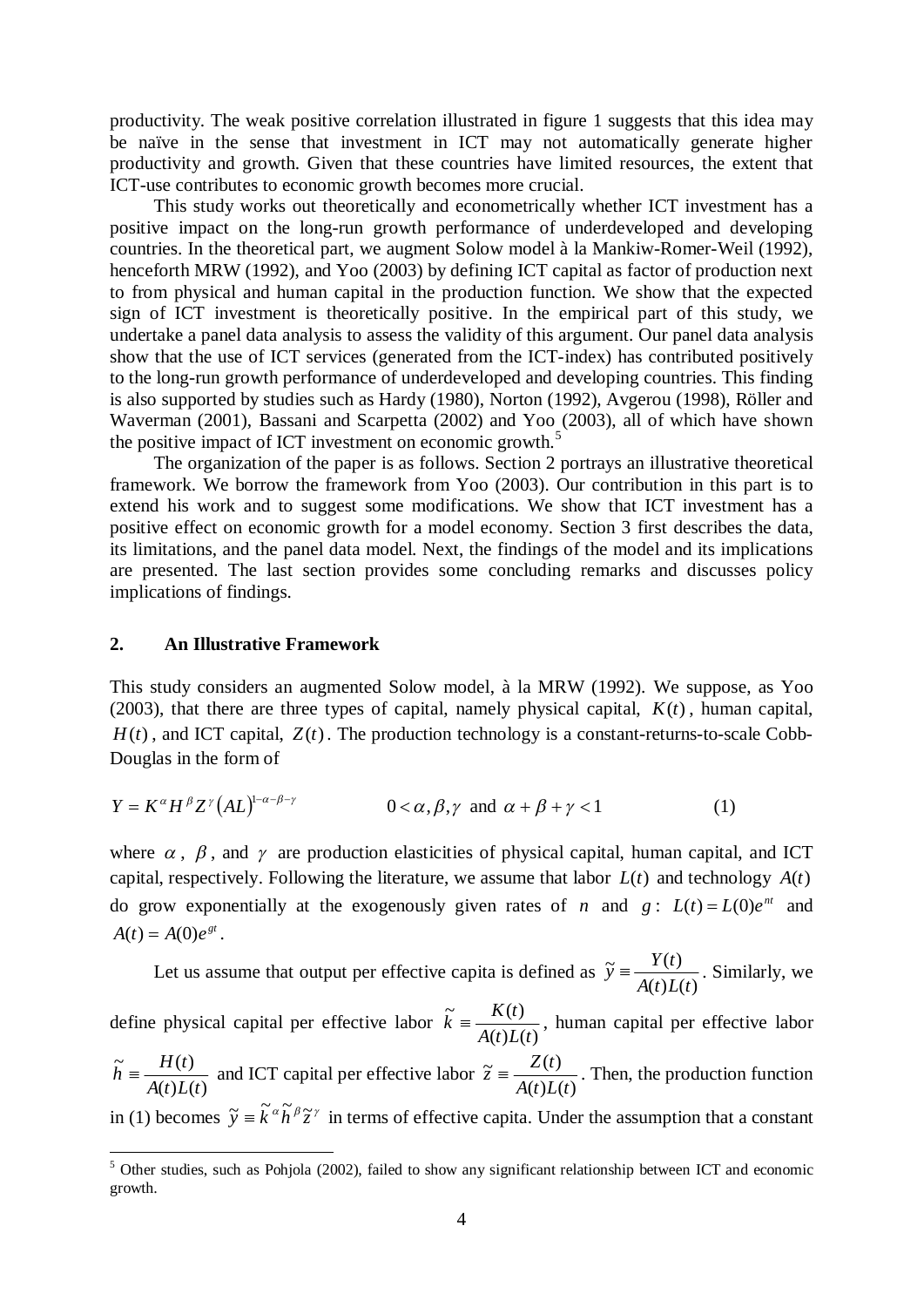share of output is saved and invested for each type of capital, the following accumulation functions are defined:

$$
\dot{\tilde{k}} = s_K \tilde{y} - (n + \delta + g)\tilde{k}
$$
 (2a)

$$
\dot{\tilde{h}} = s_H \tilde{y} - (n + \delta + g)\tilde{h}
$$
 (2b)

$$
\dot{\tilde{z}} = s_z \tilde{y} - (n + \delta + g)\tilde{z}
$$
 (2c)

where  $s_K$ ,  $s_H$ , and  $s_Z$  represent constant saving rates for physical capital, human capital, and ICT capital accumulation, respectively. For matter of tractability of the model, we assume that the depreciation rates for each type of capital are same.

It can be easily demonstrated that the differential equation system defined in (2) will not generate endogenous growth at the transitional period or at the steady state and  $\tilde{k}$ ,  $\tilde{h}$ , and  $\tilde{z}$ will have the following steady state values:<sup>6</sup>

$$
\tilde{k}^* = \left[ \frac{s_K^{1-\beta-\gamma} s_H^{\beta} s_Z^{\gamma}}{n+\delta+g} \right]^{\frac{1}{1-\alpha-\beta-\gamma}}
$$
(3a)

$$
\widetilde{h}^* = \left[ \frac{s_K^{\alpha} s_H^{1-\alpha-\gamma} s_Z^{\gamma}}{n+\delta+g} \right]^{1-\alpha-\beta-\gamma}
$$
\n(3b)

$$
\tilde{z}^* = \left[ \frac{s_K^{\alpha} s_H^{\beta} s_Z^{1-\alpha-\beta}}{n+\delta+g} \right]^{\frac{1}{1-\alpha-\beta-\gamma}}
$$
(3c)

By substituting respective values of  $\tilde{k}^*$ ,  $\tilde{h}^*$ , and  $\tilde{z}^*$  in equation (1), we find the respective steady state value of  $\tilde{y}^*$ :

$$
\widetilde{y}^* = \left[ \frac{s_K^{\alpha}}{\left(n + \delta + g\right)^{\alpha}} \frac{s_H^{\beta}}{\left(n + \delta + g\right)^{\beta}} \frac{s_Z^{\gamma}}{\left(n + \delta + g\right)^{\gamma}} \right]^{\frac{1}{1 - \alpha - \beta - \gamma}}
$$
(4)

Via taking natural log of equation (4), we can show that

$$
\ln \tilde{y}^* = \frac{\alpha}{1 - \alpha - \beta - \gamma} [\ln s_K - \ln(n + \delta + g)]
$$
  
+ 
$$
\frac{\beta}{1 - \alpha - \beta - \gamma} [\ln s_H - \ln(n + \delta + g)] + \frac{\gamma}{1 - \alpha - \beta - \gamma} [\ln s_Z - \ln(n + \delta + g)] \quad (5)
$$

<sup>&</sup>lt;sup>6</sup> Yoo (2003) defines the solution procedure as "substituting the production function (1) in the differential equations (2), taking logarithms, and solving the resulting linear system". This procedure cannot give the solution he presented in equation (3) in his paper. Firstly, "taking logarithms of equations in (2)" does not lead to a solution. Secondly, "taking logarithms of equations in (2)" does not yield a linear system. The true procedure is as follows. Firstly, we express equation (2) in growth rates by dividing both sides by the respective capital. Next, we jump to steady state. Third, we take time derivatives of both sides of differential equations and recall that all variables grow at constant rates at steady state. Fourth, we prove that variables do not grow at steady state. Finally, using the information that variables do not grow at steady state, we solve the 3-equation non-linear system and find respective steady state values of the three types of capital.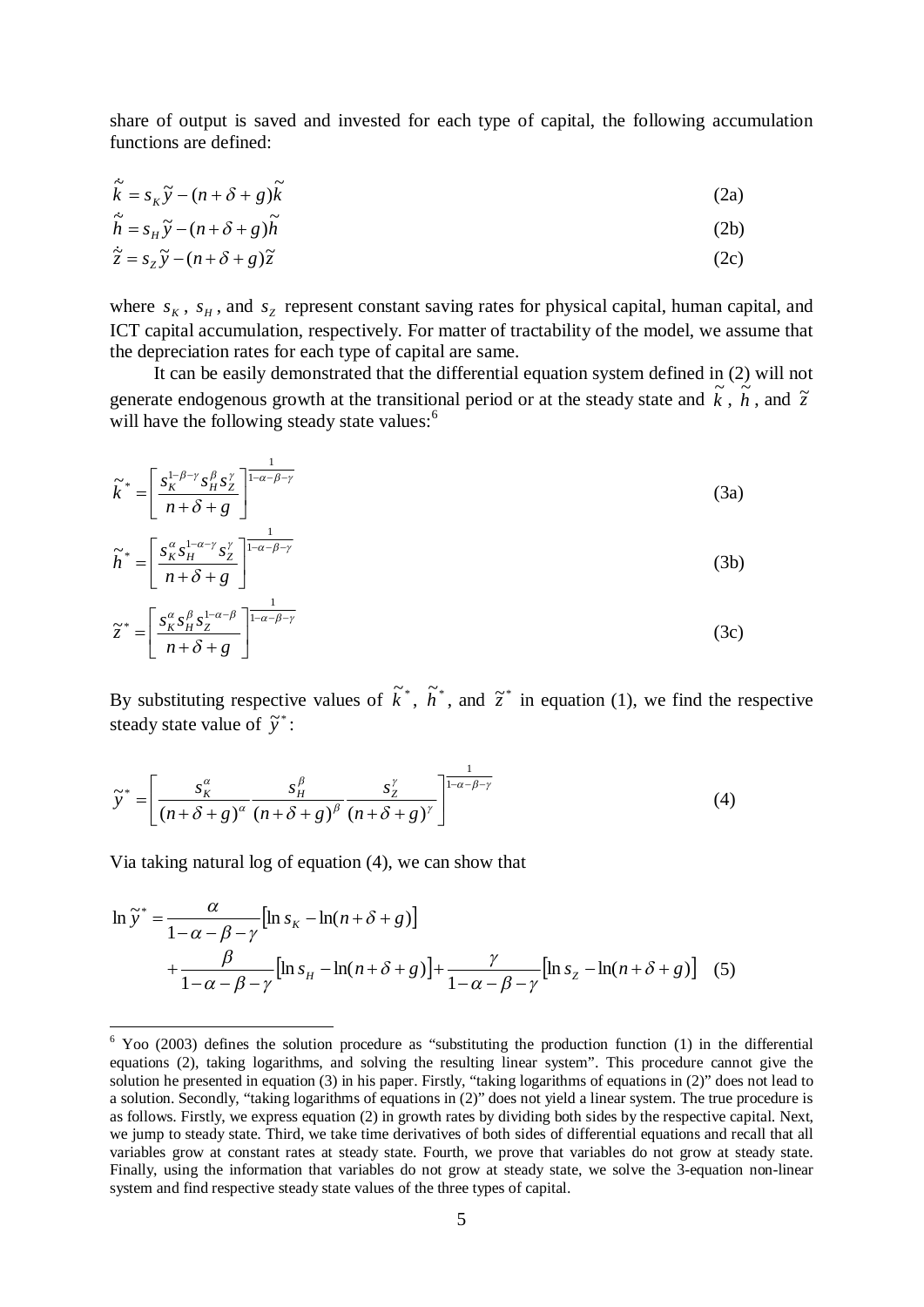This is equation (3) in Yoo (2003). However, in contrast to Yoo (2003), we argue that this is not the ultimate form of the equation that should be regressed.<sup>7</sup> Visibly, the variable on the left hand side is output per effective labor, which is immeasurable. In that respect, we need to transform it into output per capita. Using the definition, we get

$$
\ln y^* = \ln A(0) + g \cdot t + \frac{\alpha}{1 - \alpha - \beta - \gamma} \ln s_{\kappa} + \frac{\beta}{1 - \alpha - \beta - \gamma} \ln s_{\kappa} + \frac{\gamma}{1 - \alpha - \beta - \gamma} \ln s_{\kappa}
$$

$$
- \frac{\alpha + \beta + \gamma}{1 - \alpha - \beta - \gamma} \ln(n + \delta + g) \tag{6}
$$

where  $(t)$  $(t)$ *L t*  $y = \frac{Y(t)}{Y(t)}$  is output per capita and  $y^*$  is the steady state (long-run equilibrium) value of

the same variable. This is one of the equations that inspired us in the empirical part of our analysis, à la MRW (1992). The model-economy shows that investment in ICT has a positive impact on real income per capita.

#### *The Speed of Convergence in the Augmented Solow Model*

Equation (6) alone may not be sufficient to capture the impact of ICT on economic growth in developing countries. What is measured in (6) is the contribution of ICT on economic growth at steady state. However, ICT is also important on economic growth in the transition to steady state. In particular, it is interesting to find out whether ICT plays any significant role in convergence of developing countries and this extension is missing in Yoo (2003). Below, we drive the convergence equation of ICT-augmented Solow model.

Recall that the production function becomes  $\tilde{y} = \tilde{k}^{\alpha} \tilde{h}^{\beta} \tilde{z}^{\gamma}$  in efficiency units. Then the growth rate in income per efficiency units of labor is given by  $\hat{\tilde{y}} = \alpha \hat{k} + \beta \hat{h} + \gamma \hat{z}$ , where a hat on top of a variable denotes growth rate, i.e., *x*  $\hat{\widetilde{x}} = \frac{\widetilde{x}}{\widetilde{x}}$  $\hat{\tilde{r}} = \frac{\dot{\tilde{x}}}{\tilde{x}}$  $\frac{x}{x}$  for a variable  $\tilde{x}$ . Expressing the threeequation differential system in (2) in growth terms and then substituting  $\hat{\tilde{y}} = \alpha \hat{k} + \beta \hat{h} + \gamma \hat{\tilde{z}}$ yields:

$$
\hat{\vec{k}} = s_K \tilde{k}^{\alpha - 1} \tilde{h}^{\beta} \tilde{z}^{\gamma} - (n + \delta + g)
$$
\n(7a)

$$
\dot{\tilde{h}} = s_H \tilde{k}^{\alpha} \tilde{h}^{\beta - 1} \tilde{z}^{\gamma} - (n + \delta + g) \tag{7b}
$$

$$
\dot{\tilde{z}} = s_z \tilde{k}^{\alpha} \tilde{h}^{\beta} \tilde{z}^{\gamma - 1} - (n + \delta + g) \tag{7c}
$$

Log-linearizing the differential equation system in (7) yields

$$
\hat{\tilde{y}} \approx -(1 - \alpha - \beta - \gamma)(n + \delta + g)\left[\alpha \left(\ln \tilde{k} - \ln \tilde{k}^*\right) + \beta \left(\ln \tilde{h} - \ln \tilde{h}^*\right) + \gamma \left(\ln \tilde{z} - \ln \tilde{z}^*\right)\right] (8)
$$

 $7$  Yoo (2003) mis-named variables by calling  $(t)L(t)$  $(t)$  $A(t)L(t)$  $Y(t)$  as output per capita and  $(t)L(t)$  $(t)$  $A(t)L(t)$  $\frac{X(t)}{t}$  as capital per capita,

for  $X = K$ ,  $H$ ,  $Z$ . Perhaps this was the reason why he disregard transforming per efficient units into per capita and hence missed the opportunity of presenting the ultimate form of solution.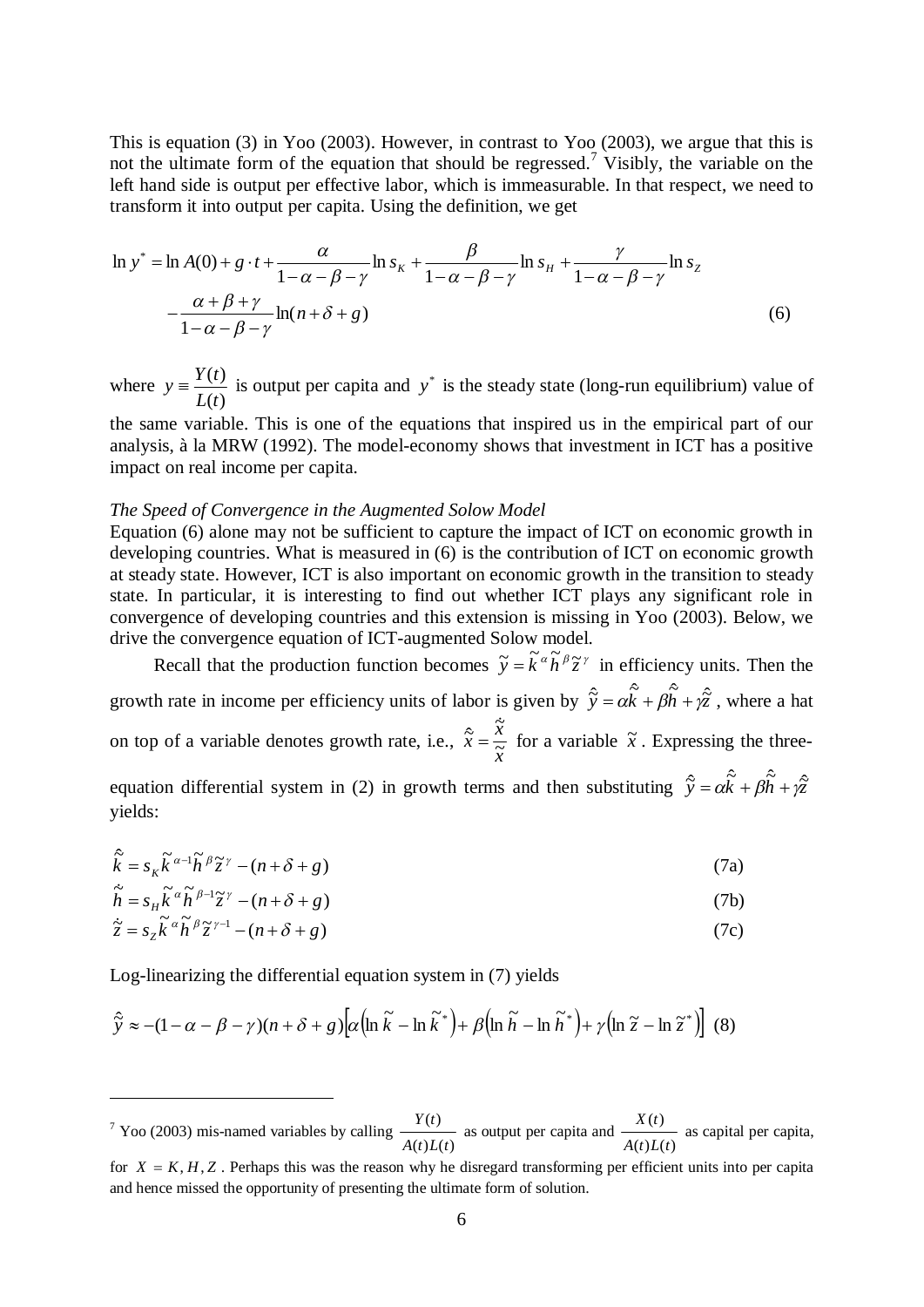where a superscript star again indicates steady state value of the respective variable. Note that the growth rate in income per efficiency units involves  $\ln \tilde{y} = \alpha \ln \tilde{k} + \beta \ln \tilde{h} + \gamma \ln \tilde{z}$ . Hence,  $\ln \widetilde{y} - \ln \widetilde{y}^* = \alpha \Big[\ln \widetilde{k} - \ln \widetilde{k}^* \Big] + \beta \Big[\ln \widetilde{h} - \ln \widetilde{h}^* \Big] + \gamma \Big[\ln \widetilde{z} - \ln \widetilde{z}^* \Big]$ . Using this result in (8) yields

$$
\hat{\tilde{y}} \approx -\lambda \left[ \ln \tilde{y} - \ln \tilde{y}^* \right]
$$
 (9)

where  $\lambda = (1 - \alpha - \beta - \gamma)(n + \delta + g)$ . Consequently, the rate of convergence is  $\frac{\partial y}{\partial \lambda} = -\lambda$  $\tilde{c}$  $\hat{c}$ *y y*  $\overline{\ln \tilde{y}}$  $\hat{\tilde{\nu}}$ . Equation (9) is a differential equation and its solution yields  $\int \sin \widetilde{y}(t) = e^{-\lambda t} \ln \widetilde{y}(0) + (1 - e^{-\lambda t}) \ln \widetilde{y}^*$ . Subtracting  $\ln \widetilde{y}(0)$  from both sides gives

$$
\ln \widetilde{y}(t) - \ln \widetilde{y}(0) = -(1 - e^{-\lambda t}) \ln \widetilde{y}(0) + (1 - e^{-\lambda t}) \ln \widetilde{y}^*
$$
\n(10)

Substituting the respective value of  $\tilde{y}^*$  from (4) and recalling that  $\tilde{y}(t) \cdot A(t) = y(t)$  gives

$$
\ln y(t) - \ln y(0) = (1 - e^{-\lambda t}) \ln A(0) + g \cdot t - (1 - e^{-\lambda t}) \ln y(0)
$$
  
+  $(1 - e^{-\lambda t}) \left[ \frac{\alpha}{1 - \alpha - \beta - \gamma} \ln s_K + \frac{\beta}{1 - \alpha - \beta - \gamma} \ln s_H + \frac{\gamma}{1 - \alpha - \beta - \gamma} \ln s_Z - \frac{\alpha + \beta + \gamma}{1 - \alpha - \beta - \gamma} \ln (n + \delta + g) \right]$  (11)

This is the second equation that one may use to measure the impact of ICT on economic growth. Equation (11) suggests that growth of income is a function of the determinants of the ultimate steady state and the initial level of income, ln *y*(0) .

#### **3. Data, Method and Results**

#### 3.1. Data

For operational and analytical purposes, we used the World Bank classification, which uses Gross National Income (GNI) per capita as the main criterion for classifying economies. Every economy is classed as either low, middle (subdivided into lower and upper middle), or high income by the World Bank, based on GNI per capita. According to 2007 GNI per capita, the groups are: low income, \$935 or less; lower middle income, \$936 - \$3,705; upper middle income, \$3,706 - \$11,455; and high income, \$11,456 or more. We considered low income and middle income countries of the World Bank classification as underdeveloped and developing countries in our study (the list of countries is given in Annex A).

ICT investment data have been retrieved from World Development Indicators Online Database and is composed of members of fixed line and mobile phone subscribers per 100 people and internet users per 100 people. We are aware of the fact that these two statistics alone cannot to any extent be considered satisfactory in representing the ICT stock. However, there are serious data availability problems for underdeveloped and developing countries and we are forced to use these limited data. We also retrieved growth rates of per capita GDP, human capital, and high technology exports data directly from WDI Online. Our data set consists of 131 underdeveloped and developing countries for the period of 1995 – 2006. It is unbalanced data set because of lack of some data in series, especially for underdeveloped countries.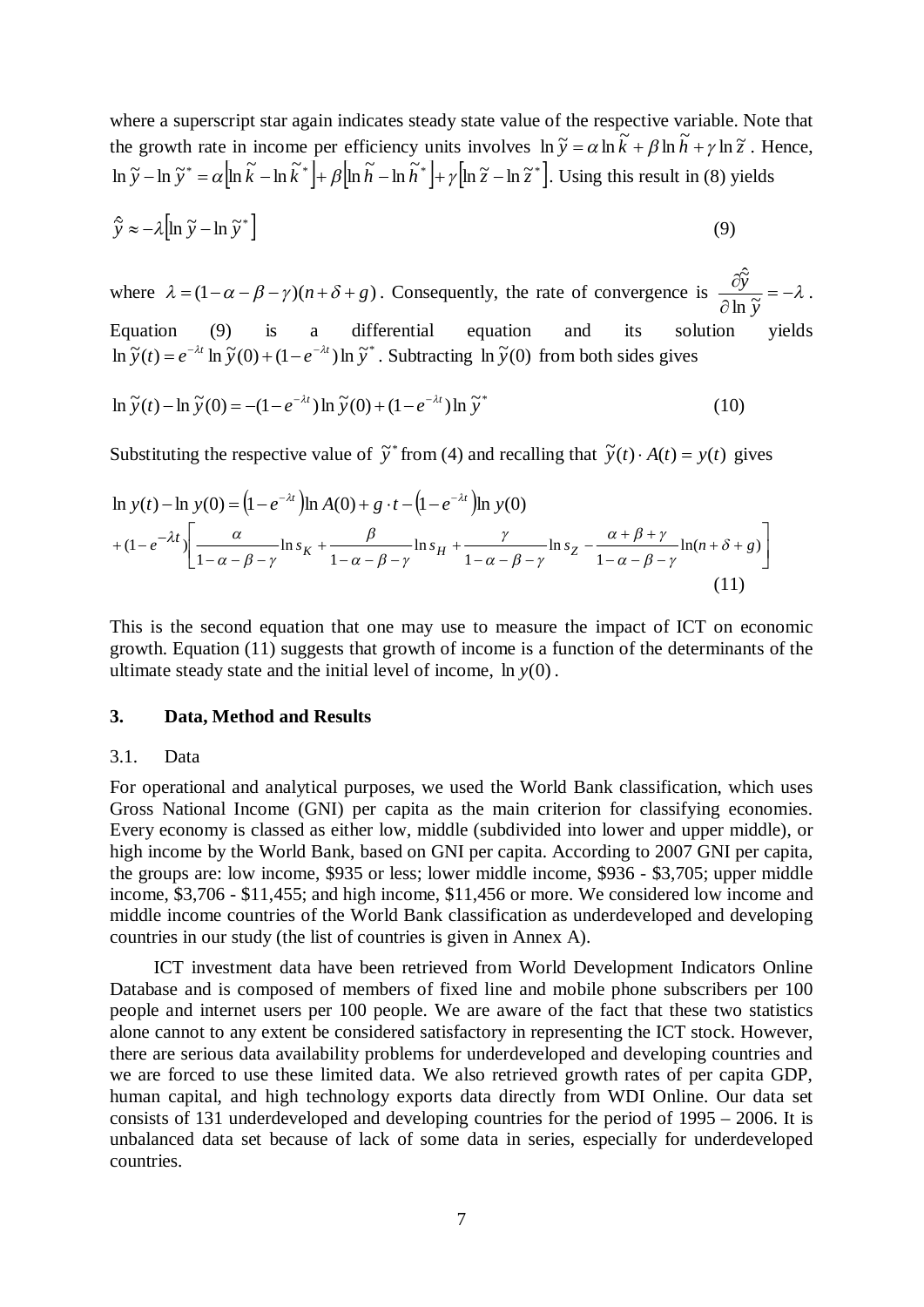The economic growth rate is the dependent variable in our model, which is expressed by annual growth rate of GDP per capita. High technology exports (HIGHEXP), the percentage share of the value of high technology exports in manufactured exports, is one of the independent variables used in the empirical analysis to capture the impact of ICT on economic growth indirectly under the assumption that exports of high technology indicate the level of ICT embedded in the production. Another independent variable is ICT stock, the value of which is calculated by the number of fixed line and mobile phone number of subscribers per 100 people and Internet users per 100 people. We are aware of the fact that our definition of ICT can only be considered a first approximation. Given the limited availability of data especially for underdeveloped countries, we are forced to define ICT in this way. We also used one-year lagged value of GDP as independent variable under the expectation that previous GDP is a significant determinant of current GDP. As a proxy for human capital variable, we employed primary school completion rate (PSCR) from the WDI database. Even though there are more suitable candidates such as UNDP data on combined gross enrolment ratio for primary, secondary and tertiary education or UNDP education index, the use of these proxies causes a considerable fall in degrees of freedom because of the lack of availability of data for many of the underdeveloped countries in the data set.

#### 3.2. Panel Data Analysis

Panel data analysis has become more popular among researchers due to its advantages. The description of panel data comes from surveys of individuals. In this context, a "panel" is a group of individuals surveyed over time repeatedly (Frees, 2004). Panel data sets have several advantages over cross-section and time-series data sets, such as providing multiple observations on each individual in the relevant sample. It usually gives a wide range of data points to the researchers by increasing the degrees of freedom and reducing the collinearity among explanatory variables. Consequently, it improves the efficiency of econometric estimates. Moreover, panel data analysis allows researchers to analyze important questions that may be overlooked in cases of using cross-sectional or time–series data sets (Hsiao, 2002).

## 3.3. Econometric Analysis

Several studies<sup>8</sup> found that the economic relationships are dynamic and using panel data techniques is the best method of conceptualizing the dynamics of adjustment.<sup>9</sup> For our case, it is an unquestionable fact that current growth of GDP is a function of previous growth rates. Therefore, existence of such a situation permits us to utilize the dynamic panel data model. Moreover, the inclusion of lagged independent variable makes the OLS estimator both biased and inconsistent. Arellano and Bond (1991) proposed an efficient generalized method of moment (GMM) estimator (see Arellano (2003) for a summary of further developments in the method of GMM). Thus, this discussion in the literature led us to select GMM estimation method as the most suitable. Furthermore, the result of Hausman test (that is provided below) rules out the possibility of using fixed effects estimators. Further, we specify the weighting scheme, providing for additional efficiency of GMM estimation, under the assumption of 2SLS instrument weighting matrix (Arellano, 2003). For this reason we utilized the lagged values of independent variables as instruments. Before beginning to any econometric estimation, it is important to test the reliability of series in order to get consistent results. Consequently, first of all, we carried out unit root tests of variables, which revealed that both

<sup>&</sup>lt;sup>8</sup> Please refer to several studies cited in Baltagi (2008).

 $9$  For a wider discussion on dynamic panel data models see Baltagi (2008) and Arellano (2003).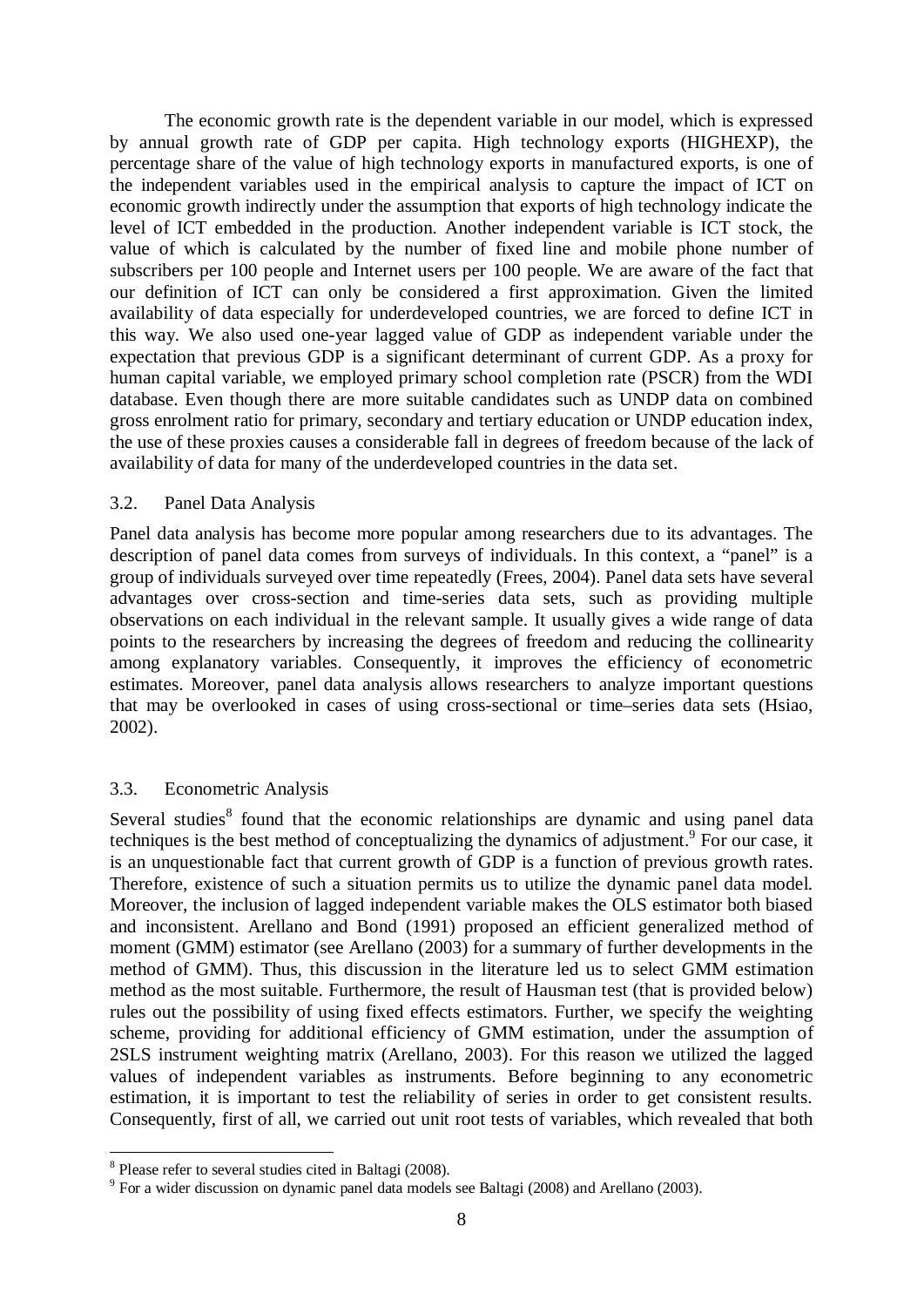ICT and human capital variables suffer from the unit root problem. This problem was solved by taking the first difference of the series. Further tests show us that both variables are integrated at order one (unit root test results are available from the authors on request).

Secondly, the Hausman specification test of correlated effects was applied in order to test random effects against fixed effects. According to Hausman specification test of correlated effects shown below, our model would be random effects model.

| Table 1 Correlated Random Effects: Hausman Test |                  |         |        |
|-------------------------------------------------|------------------|---------|--------|
| <b>Test Summary</b>                             | $Chi-Sq.$        | Chi-Sq. | Prob.  |
|                                                 | <b>Statistic</b> | d.f.    |        |
| <b>Cross-section random</b>                     | 1.475847         |         | 0.6879 |

Table 1 Correlated Random Effects: Hausman Test

After determining the true type of the model, the dynamic panel data estimation with GMM is carried out for three alternative models. The results are shown below.

| Variable                  | Model(1)   | Model (2)  | Model (3) |
|---------------------------|------------|------------|-----------|
| $\Delta (ICT)$            | $0.108*$   | $0.103*$   | 0.048     |
|                           | (2.076)    | (1.992)    | (0.744)   |
| <b>HIGHEXP</b>            | $-0.010$   | $-0.012$   |           |
|                           | $(-0.987)$ | $(-1.233)$ |           |
| $GDP_{t-1}$               | $0.654**$  | $0.636**$  | $0.816**$ |
|                           | (8.116)    | (8.171)    | (14.409)  |
| $\Delta$ (PSCR)           | 0.198      |            | 0.004     |
|                           | (0.812)    |            | (0.005)   |
| <b>CONSTANT</b>           | $1.130*$   | $1.406**$  | 0.748     |
|                           | (2.362)    | (4.070)    | (0.909)   |
| <b>Total Observations</b> | 855        | 863        | 1122      |
| Adj. $\mathbf{R}^2$       | 0.101      | 0.152      | 0.034     |

Table 2 Dynamic Panel Data Estimation Results

Note: t values are in parentheses.

\* significant at the  $10\%$  level; \*\* significant at the 5% level;

\*\*\* significant at the 1% level

According to our results, ICT investment has a positive and significant impact on the growth rate of underdeveloped and developing countries in models 1 and 2. In particular, we find that one unit increase in ICT usage leads to about 0.1 percentage rise in GDP growth. Yoo (2003) had previously found the value of the coefficient of investment in ICT to be 0.553, which, we believe, is somewhat excessive. Our results indicate a negative and insignificant HIGHEXP. Recall that we used this variable an alternative measure of ICT on economic growth under the assumption that ICT is embodied in high-technology exports. The only explanation we have for this discrepancy is data problem that these countries have. The positive relation between GDP growth and its lagged value is also consistent with the literature. We find positive but insignificant impact of human capital on economic growth. All in all, we show that ICT has a positive and significant impact on economic growth. The main obstacle in researching an economic question for underdeveloped and developing country is the problem of obtaining reliable data. Unfortunately, this study is not an exception to this general rule, and any consideration of our results must also take into account this limitation.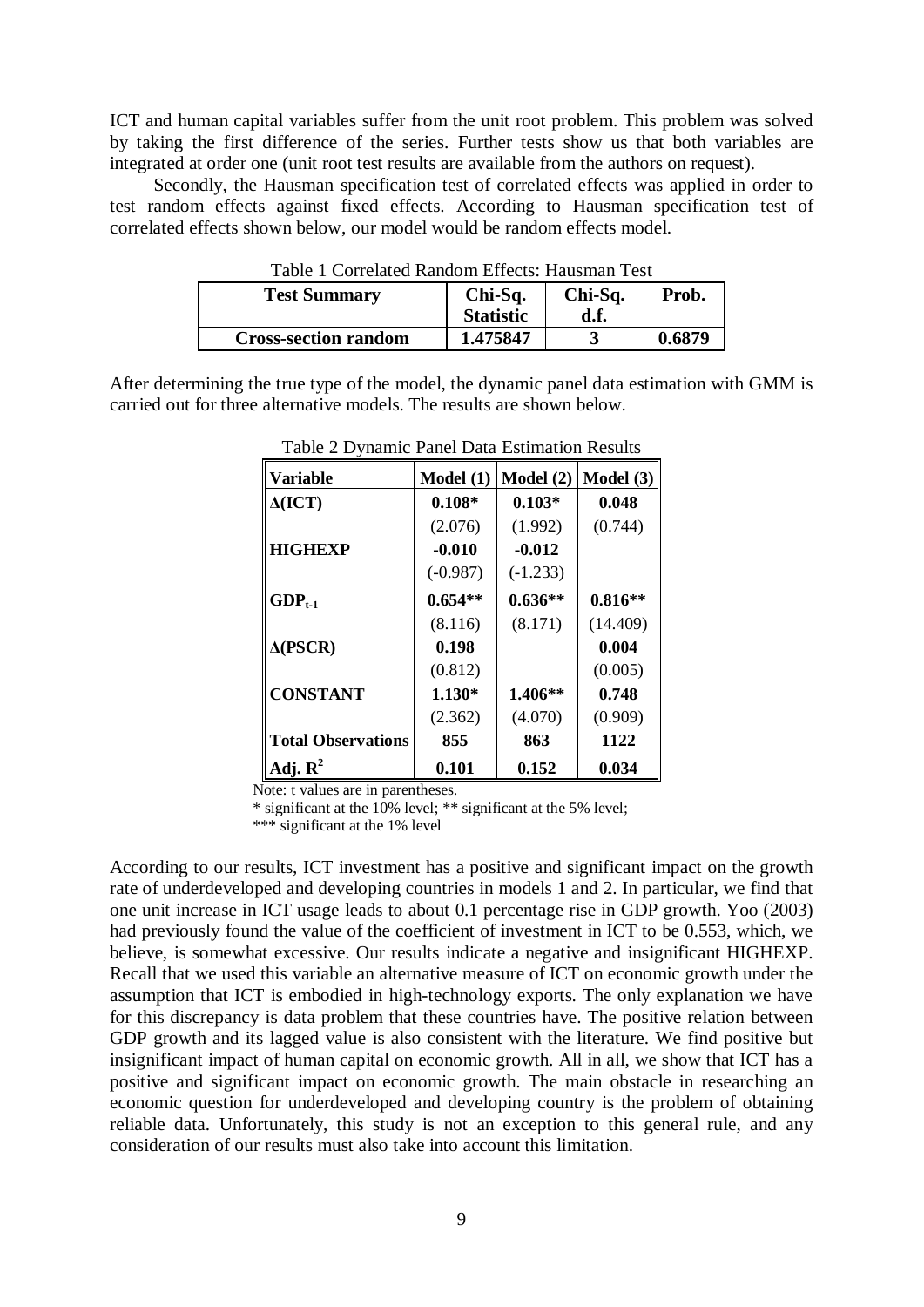## **4. Concluding Remarks**

The positive impact of ICT investment on economic growth has not been sufficiently studied for underdeveloped and developing countries in the literature. In this study, we run three models to test whether ICT investment has a positive impact on economic growth. The results are important for policy makers because in the case of the impact of ICT use having a significant and positive element of economic growth, underdeveloped and developing countries should reserve resources for ICT to achieve sustainable growth. Our results show that this is, in fact, the case: ICT has a positive impact on economic growth. We therefore suggest policy makers that they should continue to invest in ICT.

Nonetheless some reservation is needed when interpreting the results, due to serious data limitations. Our ICT definition depends on data availability. As we discussed at the very beginning, ICT is rather a general-purpose technology with a very high level of pervasiveness. Data restrictions did not allow us to define a better ICT. The proxy for human capital we are forced to use also has serious limitations. Similar problems exist for human capital and even for the share of high-tech exports. Future research must focus on compiling better data for the same analysis.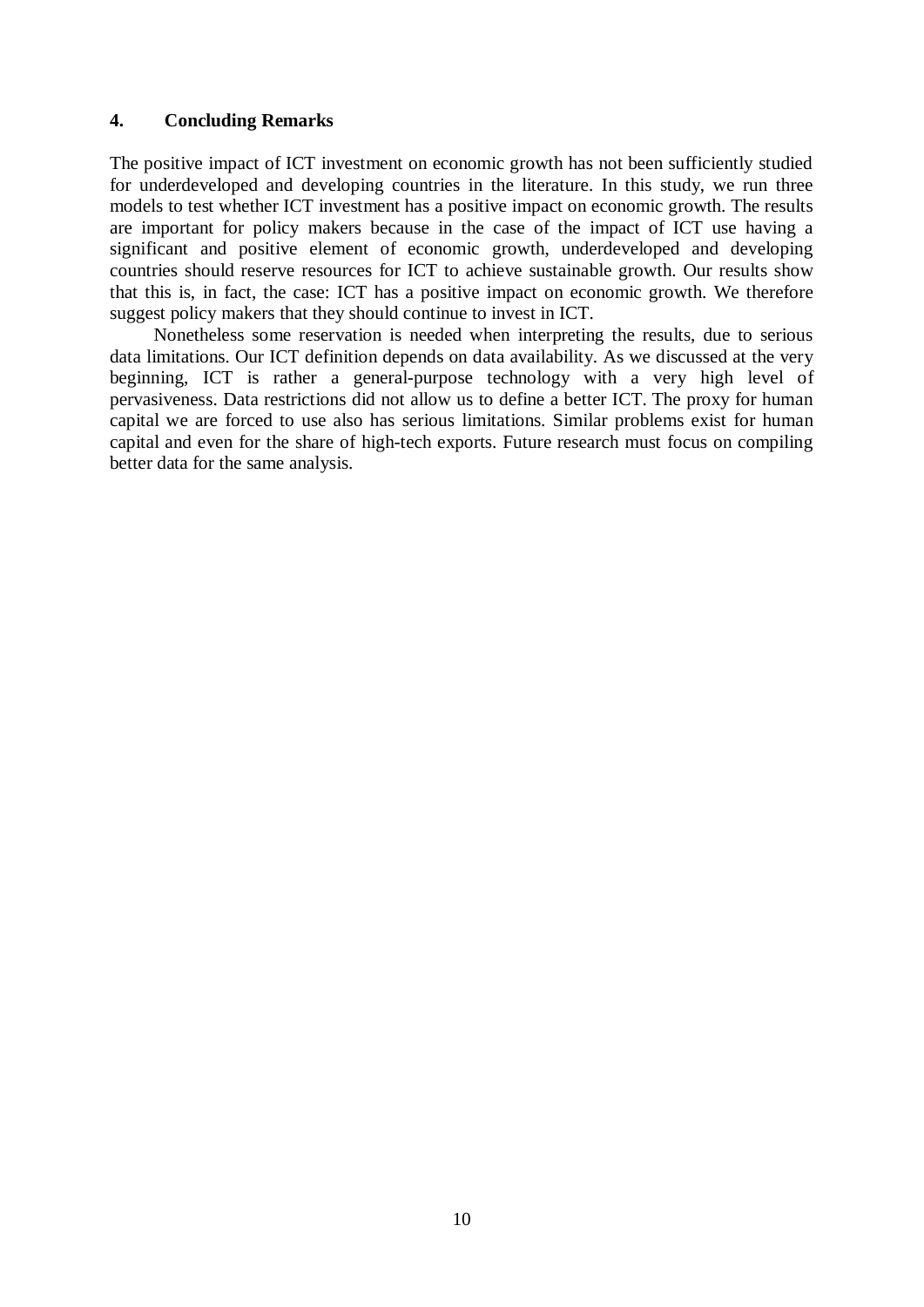#### **References**

Arellano, M. (2003). *Panel data econometrics*. New York: Oxford University Press.

Arellano, M. & Bond, S. (1991). Some tests of specification for panel data: Monte Carlo evidence and an application to employment equations. *Review of Economic Studies*, 58, 277- 97.

Avgerou, C. (1998). How can IT enable economic growth in developing countries?. *Information Technology for Development*, 8(1), 15-29.

Baltagi, B. H. (2008). *Econometric analysis of panel data*. West Sussex: John Wiley&Sons Ltd.

Bassani, A. & Scarpetta, S. (2002). Growth, technological change, and ICT diffusion: Recent evidence from OECD countries. *Oxford Review of Economic Policy*, 18(3), 324-44.

Bresnahan, T., & Trajtenberg, M. (1995). General purpose technologies. *Journal of Econometrics*, 65, 83-108.

David, P. (1990). The dynamo and the computer: A historical perspective on the modern productivity paradox. *American Economic Review*, 80(2), 355-61.

Duijn, J.J. van (1983). *The Long Wave in Economic Life*. London: George Allen & Unwin.

Frees, E. W. (2004). *Longitudinal and Panel Data: Analysis and Applications in the Social Sciences*. West Nyack, NY, USA: Cambridge University Press.

Hardy, A. (1980). The role of the telephone in economic development. *Telecommunications Policy*, 4(4), 278-86.

Helpman, E. (ed.) (1998). *General purpose technologies and economic growth*. Cambridge: MIT Press

Hsiao, C. (2002). *Analysis of panel data*. Cambridge University Press, USA.

Mansell, R. & When, U. (Eds.), (1998). *Information technology for sustainable development*. Oxford University Press, USA

Kleinknecht, A. (1987). *Innovation Patterns in Crisis and Prosperity: Schumpeter's Long Cycle Reconsidered*. London: Macmillan Press.

Kondratieff, N.D. (1926). Die Langen Wellen der Konjunktur. *Archiv fur Sozialwissenschaft und Sozialpolitik*, Tubingen, 56, 573ff. (English translation in: Review of Economic Statistics, 17, 105ff., reprinted in: Lloyds Bank Review, 129, July 1978).

Matteucci, N., O'Mahony, M., Robinson, C. & Zwick, T. (2005). Productivity, workplace performance and ICT: Industry and firm-level evidence for Europe and the US. *Scottish Journal of Political Economy*, 521(3), 359-86.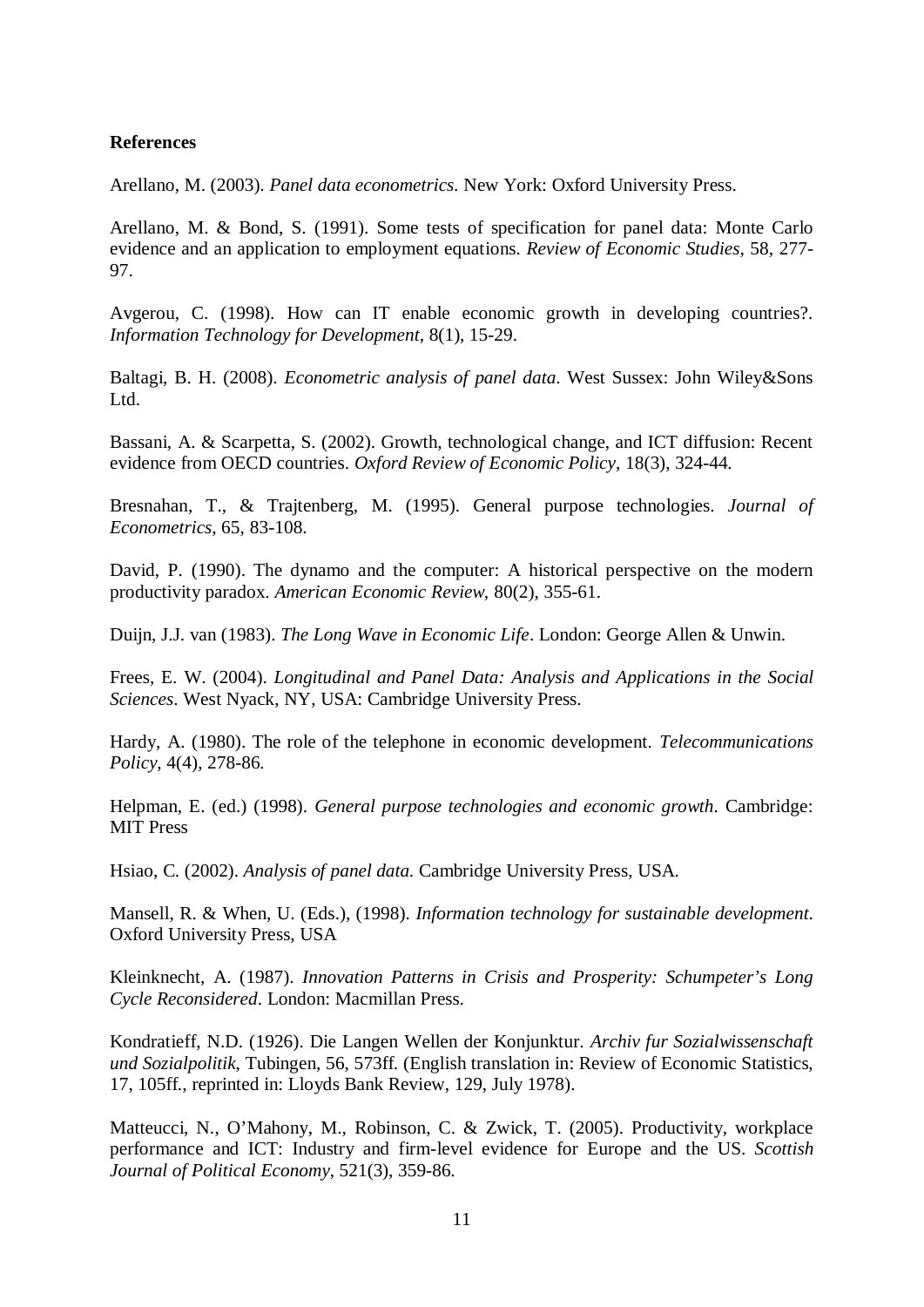Mankiw, N.G., Romer, D., & Weil, D.N. (1992). A contribution to the empirics of economic growth. *Quarterly Journal of Economics*, 107(2), 407-37.

Mensch, G., (1979). *Stalemate in technology: Innovations overcome depression*. Cambridge, Mass: Ballinger Publishing Company.

Mokyr, J., (1990). *The lever of riches*. Oxford: Oxford University Press.

Norton, S. W. (1992). Transaction costs, telecommunications, and the microeconomics of macroeconomic growth. *Economic Development and Cultural Change*, 41(1), 175-96.

Pohjola, M. (2002). The new economy in growth and development. *Oxford Review of Economic Policy*, 18(3), 380-96.

Röller, L-H. & Waverman, L. (2001). Telecommunications infrastructure and economic development: A simultaneous approach. *The American Economic Review*, 91(4), 909-23.

Schumpeter, J.A., (1939). *Business cycles: A theoretical, historical, and statistical analysis of the capitalist process*. New York: McGraw-Hill.

Van Ark, B., Inklaar, R. & McGuckin, R. H. (2003). ICT and productivity in Europe and the United States: Where do the differences come from?. *CESifo Economic Studies*, 49(3), 295- 318.

WITSA. (2008). *Digital planet 2008. <http://www.witsa.org/>*

Yoo, S-H. (2003). Does information technology contribute to economic growth in developing countries? A cross-country analysis. *Applied Economics Letters*, 10, 679-82.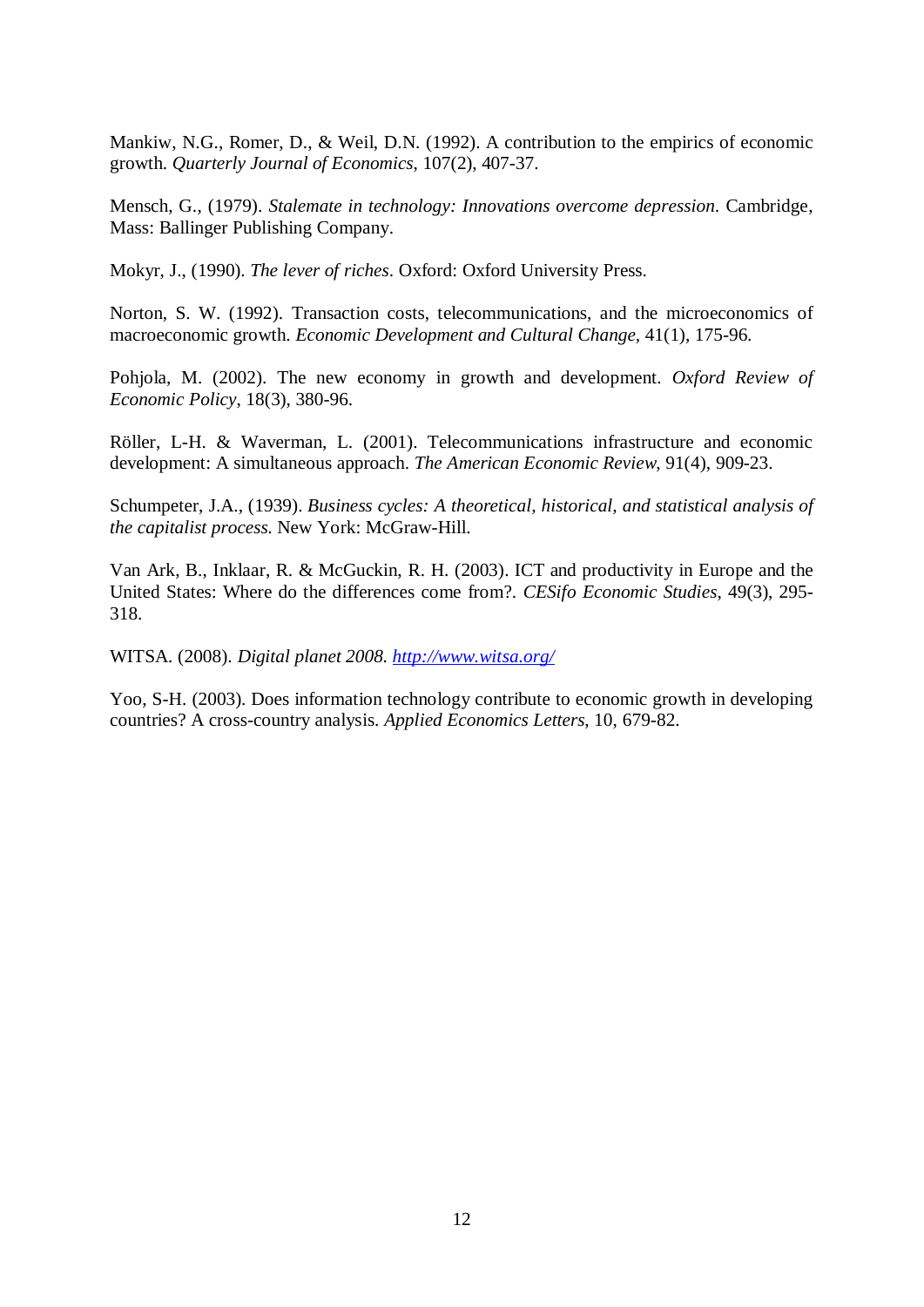# Annex A

| 1              | Albania                  | South Asia                 | Low income          |
|----------------|--------------------------|----------------------------|---------------------|
| $\overline{c}$ | Algeria                  | Sub-Saharan Africa         | Low income          |
| 3              | Angola                   | Sub-Saharan Africa         | Low income          |
| $\overline{4}$ | Antigua and Barbuda      | Latin America&Caribbean    | Low income          |
| 5              | Argentina                | East Asia & Pacific        | Low income          |
| 6              | Armenia                  | Sub-Saharan Africa         | Low income          |
| 7              | Azerbaijan               | Sub-Saharan Africa         | Low income          |
| 8              | Bangladesh               | Sub-Saharan Africa         | Low income          |
| 9              | <b>Barbados</b>          | Latin America&Caribbean    | Low income          |
| 10             | Belize                   | Sub-Saharan Africa         | Low income          |
| 11             | Benin                    | Sub-Saharan Africa         | Low income          |
| 12             | Bhutan                   | Sub-Saharan Africa         | Low income          |
| 13             | <b>Bolivia</b>           | Sub-Saharan Africa         | Low income          |
| 14             | Bosnia and Herzegovina   | Sub-Saharan Africa         | Low income          |
| 15             | Botswana                 | Sub-Saharan Africa         | Low income          |
| 16             | <b>Brazil</b>            | Sub-Saharan Africa         | Low income          |
| 17             | <b>Burkina Faso</b>      | Sub-Saharan Africa         | Low income          |
| 18             | Burundi                  | East Asia & Pacific        | Low income          |
| 19             | Cambodia                 | Europe & Central Asia      | Low income          |
| 20             | Cameroon                 | East Asia & Pacific        | Low income          |
| 21             | Cape Verde               | Sub-Saharan Africa         | Low income          |
| 22             | Central African Republic | Sub-Saharan Africa         | Low income          |
| 23             | Chad                     | Sub-Saharan Africa         | Low income          |
| 24             | Chile                    | Sub-Saharan Africa         | Low income          |
| 25             | China                    | Sub-Saharan Africa         | Low income          |
| 26             | Colombia                 | Sub-Saharan Africa         | Low income          |
| 27             | Comoros                  | East Asia & Pacific        | Low income          |
| 28             | Congo, Rep.              | Sub-Saharan Africa         | Low income          |
| 29             | Costa Rica               | Sub-Saharan Africa         | Low income          |
| 30             | Côte d'Ivoire            | South Asia                 | Low income          |
| 31             | Croatia                  | East Asia & Pacific        | Low income          |
| 32             | Djibouti                 | Sub-Saharan Africa         | Low income          |
| 33             | Dominica                 | Sub-Saharan Africa         | Low income          |
| 34             | Dominican Republic       | Sub-Saharan Africa         | Low income          |
| 35             | Ecuador                  | East Asia & Pacific        | Low income          |
| 36             | Egypt, Arab Rep.         | Sub-Saharan Africa         | Low income          |
| 37             | El Salvador              | Europe & Central Asia      | Low income          |
| 38             | <b>Equatorial Guinea</b> | Central Africa             | Low income          |
| 39             | Eritrea                  | Sub-Saharan Africa         | Low income          |
| 40             | Ethiopia                 | Sub-Saharan Africa         | Low income          |
| 41             | Fiji                     | Sub-Saharan Africa         | Low income          |
| 42             | French Polynesia         | Pacific                    | Low income          |
| 43             | Gabon                    | Europe & Central Asia      | Low income          |
| 44             | Gambia, The              | East Asia & Pacific        | Low income          |
| 45             | Georgia                  | Middle East & North Africa | Low income          |
| 46             | Ghana                    | Sub-Saharan Africa         | Low income          |
| 47             | Grenada                  | Sub-Saharan Africa         | Low income          |
| 48             | Guatemala                | Europe & Central Asia      | Lower middle income |
| 49             | Guinea                   | Middle East & North Africa | Lower middle income |
| 50             | Guinea-Bissau            | Sub-Saharan Africa         | Lower middle income |
| 51             | Guyana                   | Europe & Central Asia      | Lower middle income |
| 52             | Haiti                    | Europe & Central Asia      | Lower middle income |
| 53             | Honduras                 | South Asia                 | Lower middle income |
| 54             | India                    | Latin America & Caribbean  | Lower middle income |
| 55             | Indonesia                | Europe & Central Asia      | Lower middle income |
| 56             | Iran, Islamic Rep.       | Sub-Saharan Africa         | Lower middle income |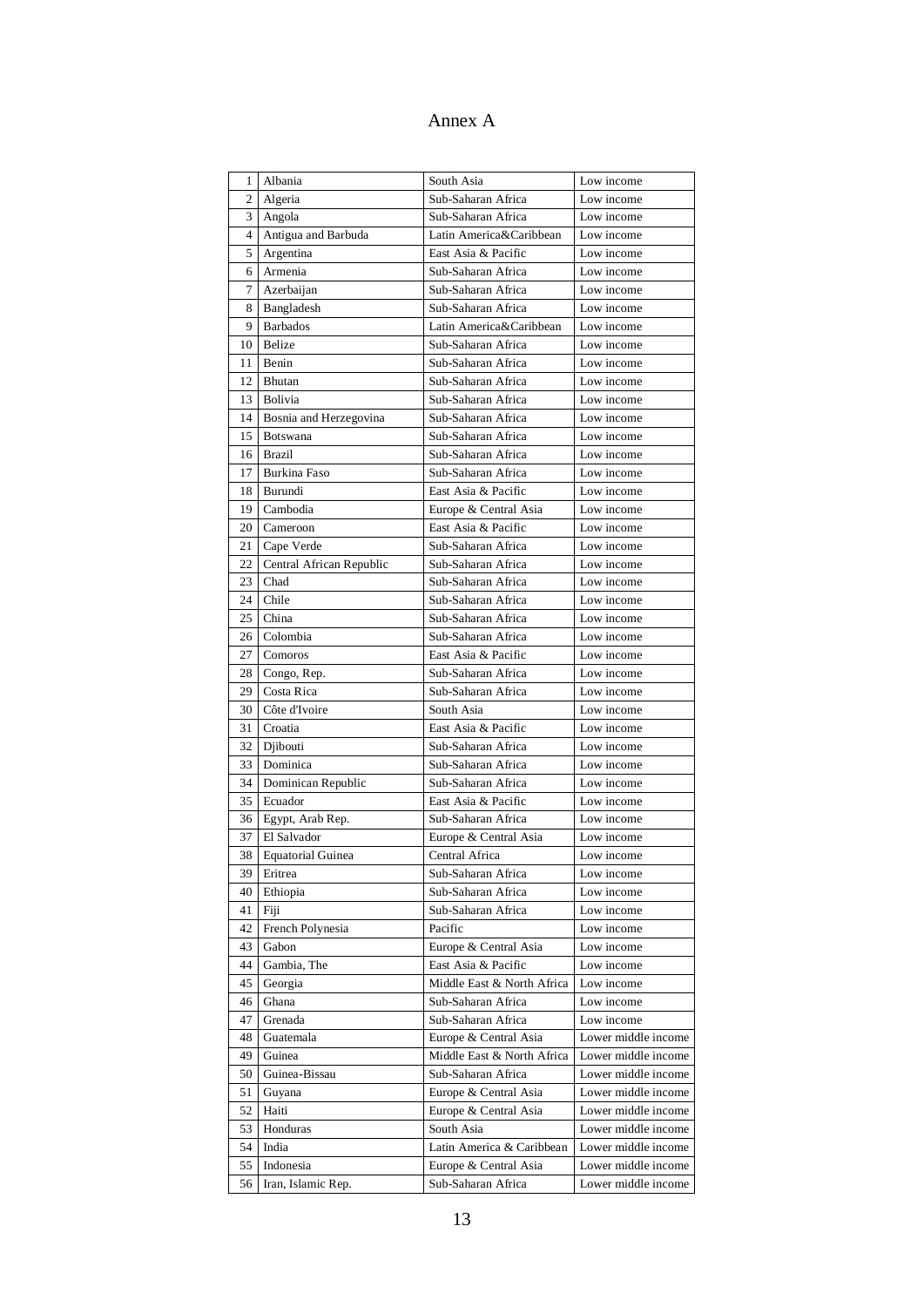| 57  | Jamaica                        | East Asia & Pacific        | Lower middle income |
|-----|--------------------------------|----------------------------|---------------------|
| 58  | Jordan                         | Latin America & Caribbean  | Lower middle income |
| 59  | Kazakhstan                     | Sub-Saharan Africa         | Lower middle income |
| 60  | Kenya                          | Middle East & North Africa | Lower middle income |
| 61  | Kiribati                       | Latin America & Caribbean  | Lower middle income |
| 62  | Korea, Dem. Rep.               | Latin America & Caribbean  | Lower middle income |
| 63  | Kyrgyz Republic                | Middle East & North Africa | Lower middle income |
| 64  | Lebanon                        | Latin America & Caribbean  | Lower middle income |
| 65  | Lesotho                        | Latin America & Caribbean  | Lower middle income |
| 66  | Liberia                        | Latin America & Caribbean  | Lower middle income |
| 67  | Libya                          | South Asia                 | Lower middle income |
| 68  | Macao China                    | Asia                       | Lower middle income |
| 69  | Macedonia, FYR                 | Middle East & North Africa | Lower middle income |
| 70  | Malawi                         | Middle East & North Africa | Lower middle income |
| 71  | Malaysia                       | East Asia & Pacific        | Lower middle income |
| 72  | Maldives                       | Sub-Saharan Africa         | Lower middle income |
| 73  | Mali                           | Europe & Central Asia      | Lower middle income |
| 74  | Mayotte                        | Indian Ocean               | Lower income        |
| 75  | Marshall Islands               | South Asia                 | Lower middle income |
| 76  | Mauritania                     | East Asia & Pacific        | Lower middle income |
| 77  | <b>Mauritius</b>               | East Asia & Pacific        | Lower middle income |
| 78  | Mexico                         | East Asia & Pacific        | Lower middle income |
| 79  | Micronesia, Fed. Sts.          | Middle East & North Africa | Lower middle income |
| 80  | Moldova                        | Sub-Saharan Africa         | Lower middle income |
| 81  | Mongolia                       | Latin America & Caribbean  | Lower middle income |
| 82  | Morocco                        | Latin America & Caribbean  | Lower middle income |
| 83  | Mozambique                     | East Asia & Pacific        | Lower middle income |
| 84  | Namibia                        | South Asia                 | Lower middle income |
| 85  | Nepal                          | Sub-Saharan Africa         | Lower middle income |
| 86  | New Caledonia                  | Southwest Pacific          | Lower middle income |
| 87  | Nicaragua                      | Sub-Saharan Africa         | Lower middle income |
| 88  | Niger                          | Middle East & North Africa | Lower middle income |
| 89  | Nigeria                        | East Asia & Pacific        | Lower middle income |
| 90  | Oman                           | Arabia                     | Lower middle income |
| 91  | Pakistan                       | East Asia & Pacific        | Lower middle income |
| 92  | Panama                         | Middle East & North Africa | Lower middle income |
| 93  | Papua New Guinea               | Europe & Central Asia      | Lower middle income |
| 94  | Paraguay                       | Europe & Central Asia      | Lower middle income |
| 95  | Peru                           | East Asia & Pacific        | Lower middle income |
| 96  | Philippines                    | Middle East & North Africa | Lower middle income |
| 97  | Rwanda                         | Latin America & Caribbean  | Upper middle income |
| 98  | Samoa                          | Sub-Saharan Africa         | Upper middle income |
| 99  | Saudi Arabia                   | Arabia                     | Upper middle income |
| 100 | Senegal                        | Europe & Central Asia      | Upper middle income |
| 101 | Seychelles                     | Latin America & Caribbean  | Upper middle income |
| 102 | Sierra Leone                   | Europe & Central Asia      | Upper middle income |
| 103 | Slovenia                       | Europe                     | Upper middle income |
| 104 | Solomon Islands                | Latin America & Caribbean  | Upper middle income |
| 105 | Sri Lanka                      | Sub-Saharan Africa         | Upper middle income |
| 106 | St. Kitts and Nevis            | Latin America & Caribbean  | Upper middle income |
| 107 | St. Lucia                      | Latin America & Caribbean  | Upper middle income |
| 108 | St. Vincent and the Grenadines | Europe & Central Asia      | Upper middle income |
| 109 | Sudan                          | Europe & Central Asia      | Upper middle income |
| 110 | Suriname                       | Middle East & North Africa | Upper middle income |
| 111 | Swaziland                      | Middle East & North Africa | Upper middle income |
| 112 | Syrian Arab Republic           | Europe & Central Asia      | Upper middle income |
| 113 | Tajikistan                     | East Asia & Pacific        | Upper middle income |
| 114 | Tanzania                       | Sub-Saharan Africa         | Upper middle income |
| 115 | Thailand                       | Sub-Saharan Africa         | Upper middle income |
|     |                                |                            |                     |